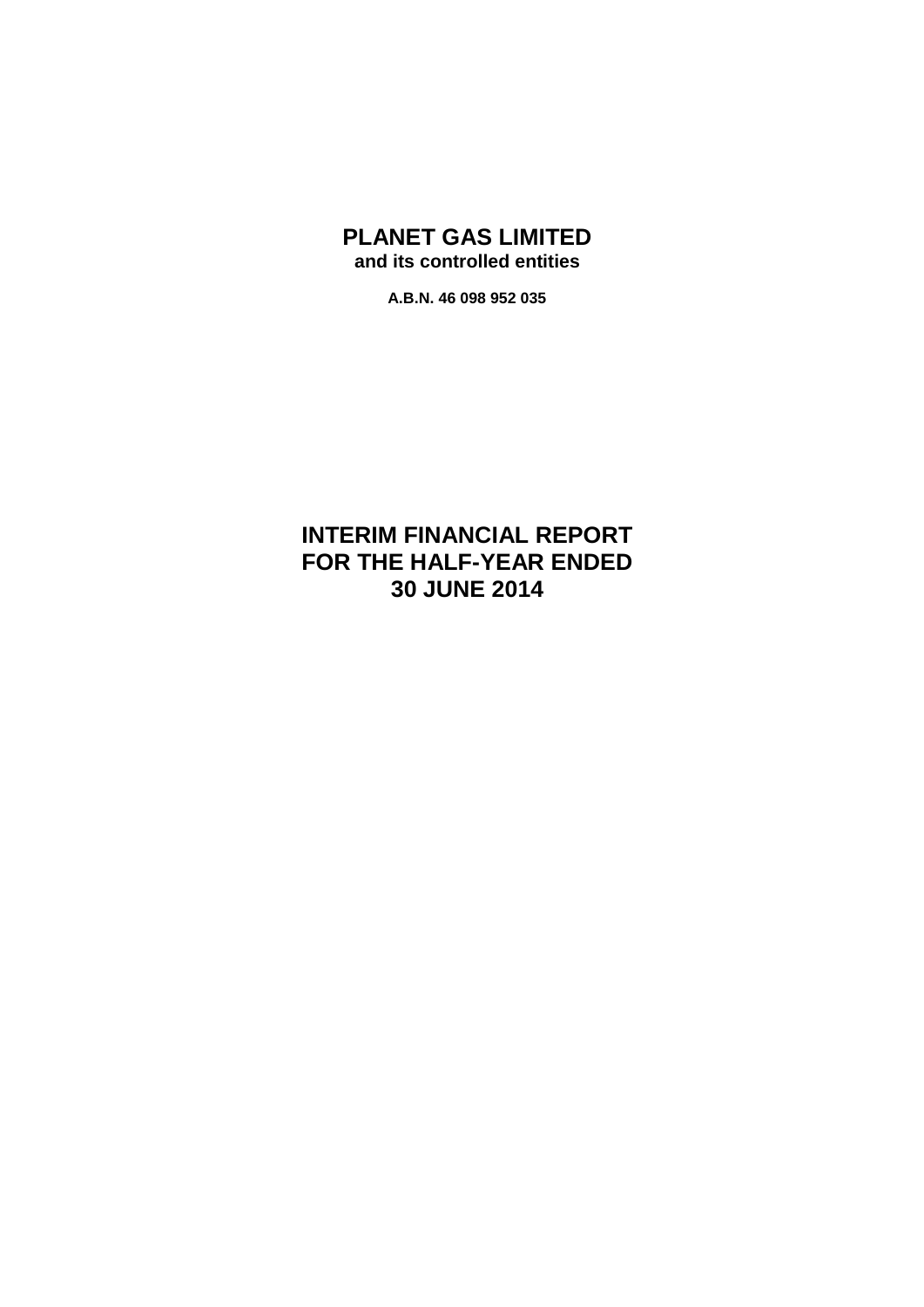#### **CONTENTS**

|                                                                                              | Page |
|----------------------------------------------------------------------------------------------|------|
| Directors' Report                                                                            | 1    |
| Condensed Consolidated Interim Statement of Profit or Loss<br>and Other Comprehensive Income | 7    |
| Condensed Consolidated Interim Statement of Financial Position                               | 8    |
| Condensed Consolidated Interim Statement of Changes in Equity                                | 9    |
| Condensed Consolidated Interim Statement of Cash Flows                                       | 10   |
| Notes to the Condensed Consolidated Interim Financial Statements                             | 11   |
| Directors' Declaration                                                                       | 14   |
| Independent Auditor's Review Report to the Members of Planet Gas Limited                     | 15   |
| Corporate Directory                                                                          | 17   |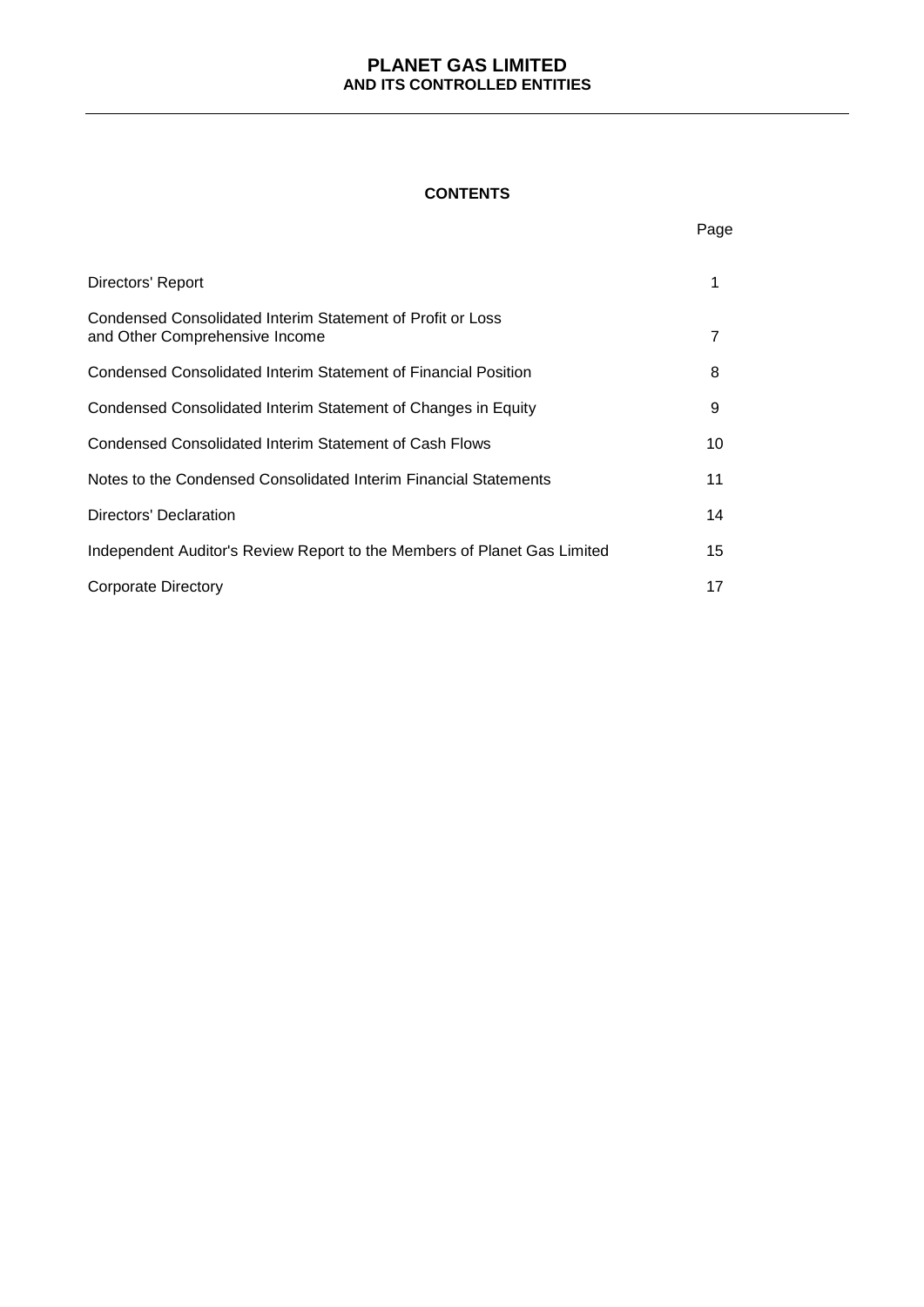## **DIRECTORS' REPORT**

The Directors of Planet Gas Limited (the 'Company' or 'Planet Gas') present their report together with the condensed consolidated interim financial report and the auditor's review report thereon for the half-year ended 30 June 2014.

## **Directors**

The names and particulars of the Directors of the Company at any time during or since the end of the half-year are:

## **Norman A. Seckold, Executive Chairman**

Director since 4 December 2001.

Norman Seckold graduated with a Bachelor of Economics degree from the University of Sydney in 1970. He has spent more than 30 years in the full time management of natural resource companies, both in Australia and overseas, including the role of Chairman for a number of publicly listed companies including:

- Moruya Gold Mines (1983) N.L., which acquired the Golden Reward heap leach gold deposit in South Dakota, USA.
- Pangea Resources Limited, which acquired and developed the Pauper's Dream gold mine in Montana, USA.
- Timberline Minerals, Inc. which acquired and completed a feasibility study for the development of the MacArthur copper deposit in Nevada, USA.
- Perseverance Corporation Limited, which discovered and developed the Nagambie gold mine in Victoria.
- Valdora Minerals N.L., which developed the Rustler's Roost gold mine in the Northern Territory and the Ballarat East Gold Mine in Victoria.
- Viking Gold Corporation, which discovered a high grade gold deposit in northern Sweden.
- Mogul Mining N.L., which drilled out the Magistral and Ocampo gold deposits in Mexico.
- Bolnisi Gold N.L. which discovered and is currently operating the Palmarejo and Guadalupe gold and silver deposits in Mexico.
- Cockatoo Coal Limited, an Australian coal mining, exploration and project development company.
- Cerro Resources N.L., a precious metals exploration company with a development project in Mexico.

Mr Seckold is currently Chairman of the following listed companies:

- Augur Resources Ltd, a minerals exploration and development company operating in Australia and Indonesia.
- Santana Minerals Limited, a precious metals exploration company operating in Mexico.
- Equus Mining Limited, a mineral and development company operating in Chile.

He is also a director of the unlisted public companies Mekong Minerals Limited and Nickel Mines Limited.

## **Anthony J. McClure, Managing Director**

Managing Director from 31 May 2012 and Director since 27 August 2003.

Anthony McClure graduated with a Bachelor of Science (Geology) degree from Macquarie University in 1986. Mr McClure has over 25 years' technical, management and financial experience in the resource sector worldwide in project management and executive development roles. He has also worked in the financial services sector and stockbroking, primarily as a resource analyst covering both mineral and energy sectors. Mr McClure is currently a director of unlisted public companies Mekong Minerals Limited and Nickel Mines Limited.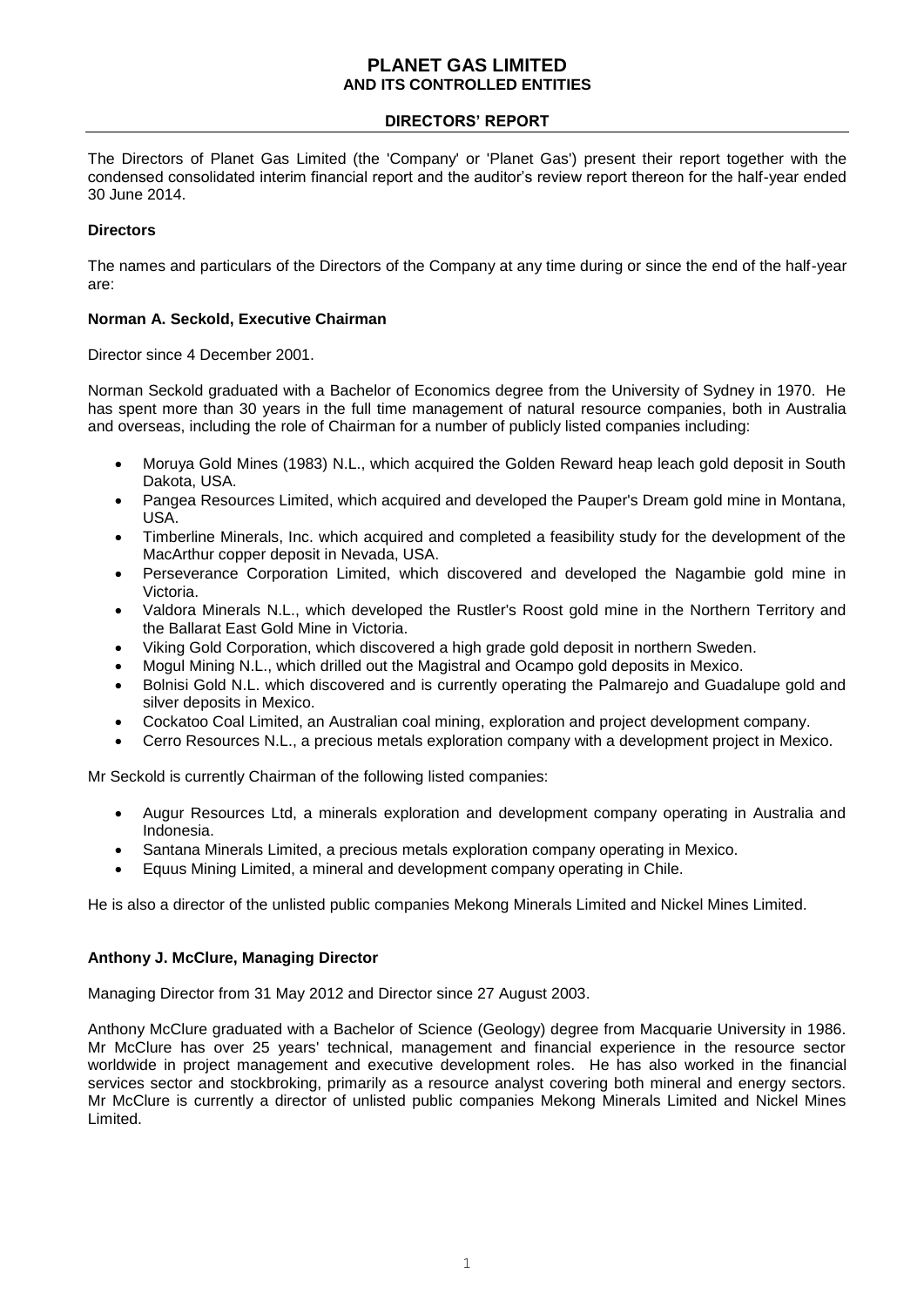## **DIRECTORS' REPORT**

#### **Peter J. Nightingale, Executive Director and CFO**

Director since 4 December 2001.

Peter Nightingale graduated with a Bachelor of Economics degree from the University of Sydney and is a member of the Institute of Chartered Accountants in Australia. He has worked as a chartered accountant in both Australia and the USA.

As a director or company secretary Mr Nightingale has, for more than 25 years, been responsible for the financial control, administration, secretarial and in-house legal functions of a number of private and public listed companies in Australia, the USA and Europe including Bolnisi Gold N.L., Callabonna Uranium Limited, Cockatoo Coal Limited, Mogul Mining N.L., Pangea Resources Limited, Perseverance Corporation Limited, Sumatra Cooper & Gold plc, Timberline Minerals Inc. and Valdora Minerals N.L.

Mr Nightingale is currently a director of Augur Resources Ltd and unlisted public company Nickel Mines Limited.

## **Anthony J. McDonald, Independent and Non-Executive Director**

Director since 19 November 2003.

Tony McDonald graduated with a Bachelor of Laws from the Queensland University of Technology in 1981. He was admitted as a solicitor in 1982. He has been involved in the natural resources sector in Australia and internationally for many years and in the past 12 years has been actively involved in management in the resources sector. He is currently Managing Director of Santana Minerals Limited, a precious metals explorer with a Mexico focus and non-executive director of unlisted Mekong Minerals Limited. In the last 3 years he has also been a director of Industrea Limited and was Managing Director of Cerro Resources N.L.

#### **Robert Charles Neale, Non-Executive Director**

Director since 20 November 2009.

Mr Neale is the immediate past Managing Director of New Hope Corporation Limited. He joined New Hope Corporation Limited in 1996 as General Manager, appointed as Executive Officer in 2005 and to the Board of Directors in November 2008 until his retirement in January 2014. Mr Neale has more than 45 years' experience in the mining and exploration industries covering coal, base metals, gold, synthetic fuels, bulk materials shipping, and power generation. Mr Neale is currently Chairman of Westside Corporation Limited and Dart Energy Limited.

## **Robert M. Bell, Independent and Non-Executive Director**

Director since 30 October 2007.

Bob Bell graduated from Birmingham University in 1960 and moved to Australia in 1964, working as a geologist on the Roma gas fields. After a time with the Queensland Government Mines Department in the late 1970s he established his own consultancy business, specialising in oil and gas exploration in Australia and overseas. He was one of the first geologists in Australia to recognise the enormous potential of CBM in Queensland.

He was one of the founders of Queensland Gas Company which was bought by British Gas in 2009. His directorship over the last three years includes Cerro Resources N.L. and Green Invest Limited.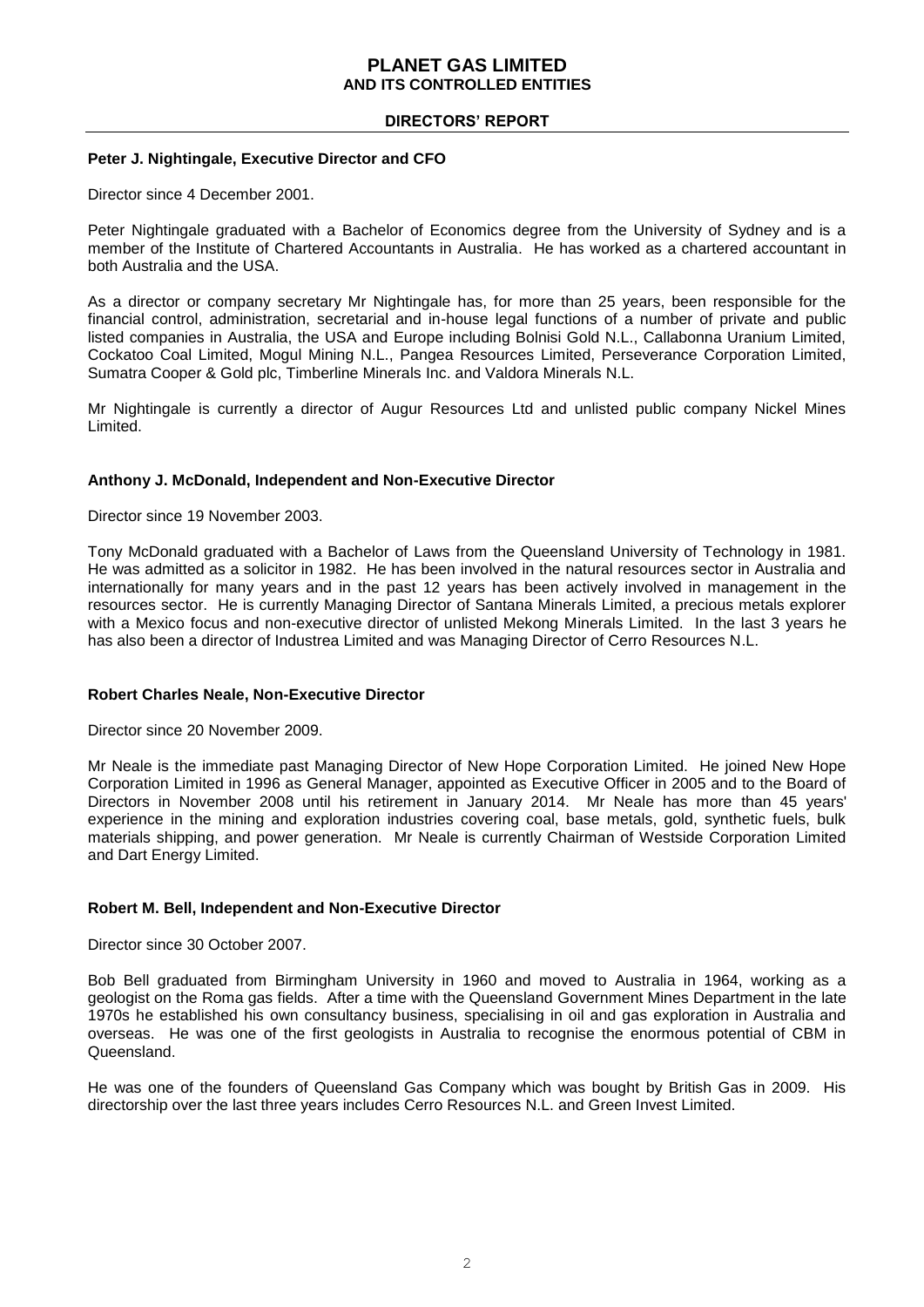## **DIRECTORS' REPORT**

#### **OPERATING AND FINANCIAL REVIEW**

The activities of Planet Gas Limited and its controlled entities (the 'Group') during the half-year ended 30 June 2014 include the following:

- New agreement with Origin Energy Limited ('Origin') and Senex Energy Limited ('Senex') allowing for Planet Gas to be free carried for its share of \$80 million expenditure targeting tight sands in the Cooper Basin, South Australia.
- 'Cordillo' and 'Dundinna' 3D seismic surveys progressed.
- Target generation and planning for the second half-year 2014 drilling program.
- Completion of analysis of the end 2013 drilling program.

## **Cooper Basin, South Australia**

#### **PEL 514 and PEL 638**

PEL 514 and PEL 638 cover a combined area of 1,917 km² in the Cooper Basin of north eastern South Australia, hosting an array of exploration targets for conventional and unconventional hydrocarbons.

During the half-year, PEL 638, which covers an area of 904 km² in the Patchawarra Trough, was excised from PEL 514 to facilitate the administration of a new joint venture between Origin, Senex and Planet Gas. Prior to the excising of PEL 638, Planet Gas held a 20% interest in PEL 514.

Further, PEL 638 is divided into two joint ventures; the PEL 638 Deeps joint venture (the subject of the farm-in by Origin) and the PEL 638 Shallows joint venture.

Planet Gas' interest in each of these areas is summarised as follows:

- PEL 514 20% free carried.
- PEL 638 Shallows 20% free carried.
- PEL 638 Deeps 12.5% free carried reducing to 10% in the event that Origin proceeds with Stage 2 of the farm-in program.

#### **PEL 638 Deeps**

Planet Gas initially held a 20% interest in the PEL 638 Deeps joint venture and, as announced on 30 June 2014, the joint venture was renegotiated so that Planet Gas' interest was reduced to a 12.5% free carried interest, reducing to a 10% interest based on work program expenditures by Origin and Senex in the event that Origin proceeds with Stage 2 of the farm-in program.

The Deeps work program is split into Stage 1 and Stage 2 with total expenditure of up to \$80 million, being \$40 million in each Stage.

In addition to Stage 1 and Stage 2, the joint venture parties may elect to fund additional work programs, subject to PEL 638 Deeps operating committee approval, totalling up to \$67 million. This could involve additional exploration and appraisal work during either or both Stages.

Senex is the operator of the farm-in programs with Origin having the right to become operator following the completion of Stage 2.

The farm-in programs include the drilling of up to seven exploration and appraisal wells, fracture stimulation and flow testing. Stage 1 will evaluate the potential of the tight gas sands, provide exposure to gas in shales and deep coal seams, and provide proof of concept of the Permian system. Stage 2 would evaluate the commerciality of the gas resource by undertaking extended flow testing through separate pilot programs.

Planning for the acquisition of 250 km² of 3D seismic will commence in the second half of the year.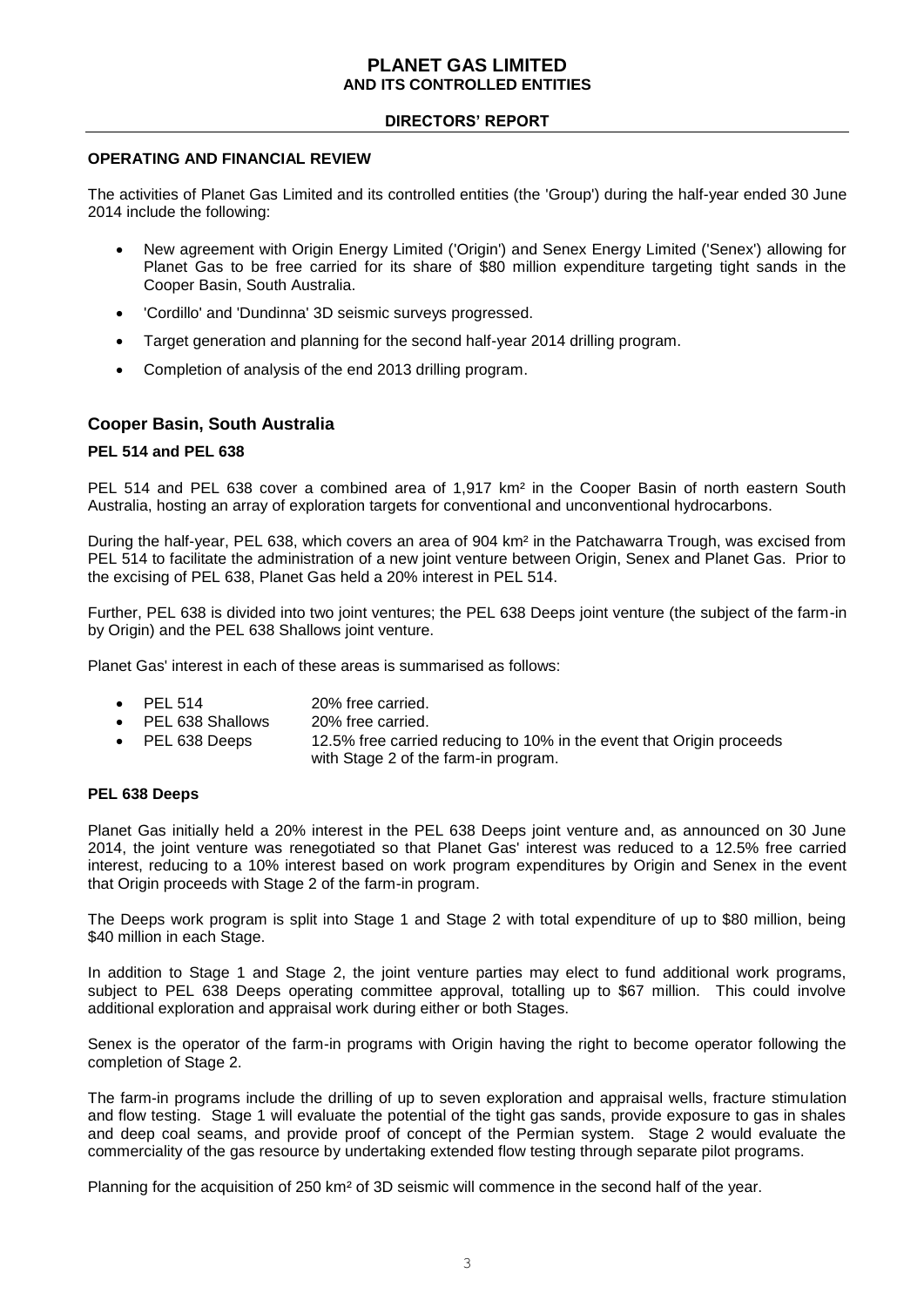## **DIRECTORS' REPORT**

#### **PEL 514 and PEL 638 Shallows**

The existing farm-in arrangements between Planet Gas and Senex with regards to oil exploration will continue in PEL 514 and PEL 638 Shallows. Planet Gas' 20% interest continues to be free carried by Senex for oil exploration.

During the half-year, processing and interpretation of the 'Cordillo' 3D seismic data covering 158.7 km² and the 'Dundinna' 3D seismic data covering 163.9 km² of PEL 514 was progressed.

Under the second farm-in agreement of May 2013, Senex is required to complete a two well drilling program by November 2014.

During the half-year, final testing of the Sprigg-1 exploration well was completed. No significant hydrocarbons were intersected over a four zone selective completion. The well has been suspended as a future water well and attributable reserves have been written off.

## **No Material Changes**

Planet Gas confirms that it is not aware of any new information or data that would materially affect the information included in the market announcements dated 7 April 2014, and 29 April 2014, and that all material assumptions and technical parameters in the market announcements continue to apply and have not materially changed.

## **Corporate Activities**

During the half-year, a gas farm-out agreement was agreed between Origin and Senex primarily with regards to the exploration of gas in tight sands in PEL 514 and PEL 638. This agreement was followed by a further agreement between Origin, Senex and Planet Gas as detailed above.

During the half-year, the Company continued to assess new projects to expand the Company's activities outside of its key assets in South Australia. Evaluation involves new project generation both locally and abroad for potential acquisitions commensurate with the Company's strategy for development.

#### **Subsequent Events**

Subsequent to the end of the half-year, the Company announced that it had entered into an agreement with Macquarie Americas Corporation Limited (a Macquarie Bank Limited subsidiary) whereby Planet Gas USA Inc. (wholly owned subsidiary of the Company) would purchase a 3.0% Overriding Royalty Interest over established oil and gas production assets in Kansas, Pennsylvania and New York State, USA which total approximately 500,000 barrels of oil equivalent production per annum.

Purchase consideration is US\$4.58 million, with US\$1.38 million funded from the Company's existing cash reserves and US\$3.2 million by a drawdown from a 5 year US\$15.0 million debt facility provided by Macquarie Bank Limited.

On 20 August 2014, 70,500,000 options issued by the Company expired. No options were exercised prior to the expiry date. The Company does not have any other options on issue.

No other matters or circumstances have arisen since the end of the half-year, which significantly affected or may significantly affect the operations of the Group, the results of those operations, or the state of affairs of the Group in future financial years.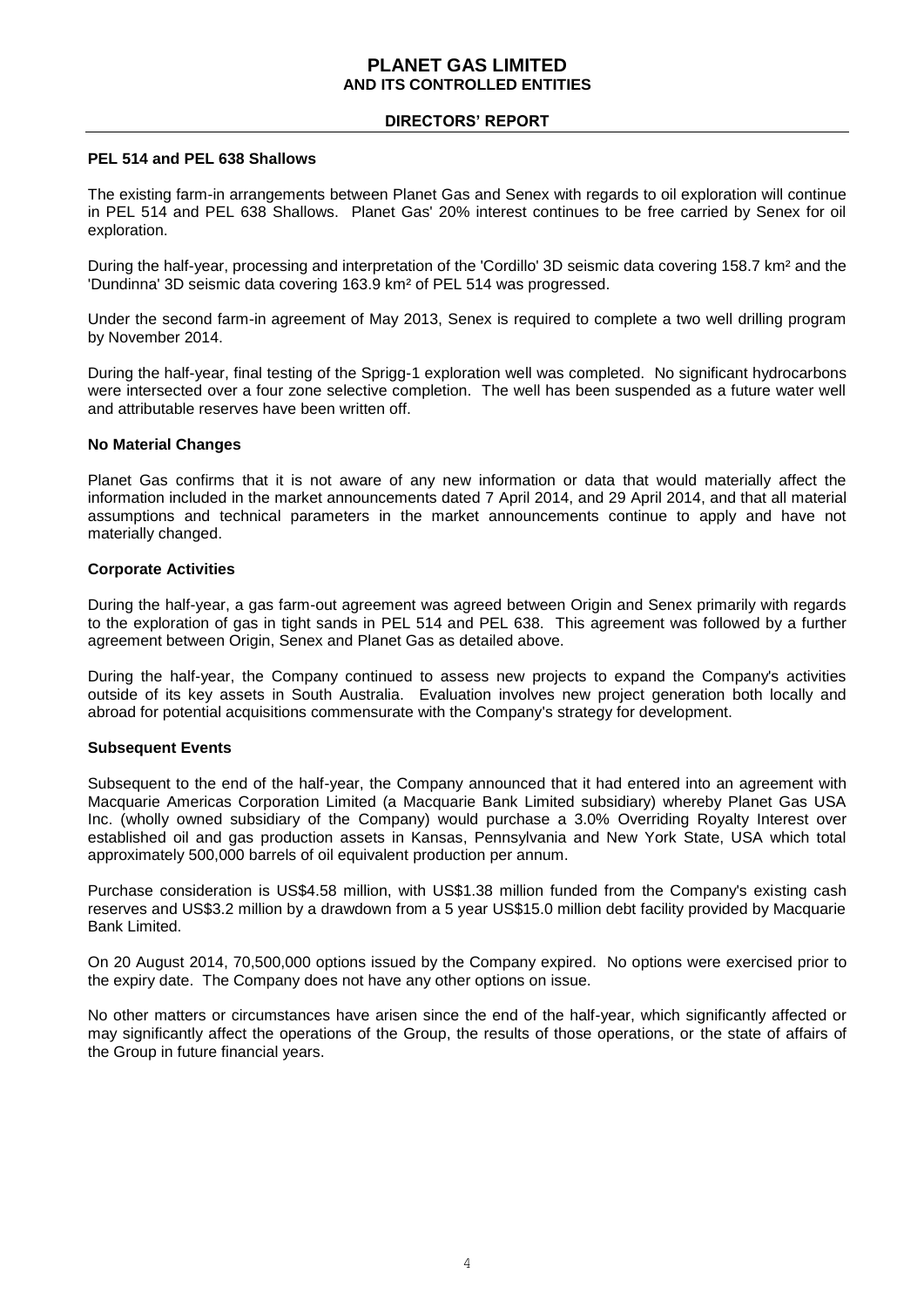## **DIRECTORS' REPORT**

## **Lead Auditor's Independence Declaration**

The lead auditor's independence declaration is set out on page 6 and forms part of the Directors' Report for the half-year ended 30 June 2014.

Signed at Sydney this 8th day of September 2014 in accordance with a resolution of the Board of Directors:

uccl

**Norman A. Seckold Anthony J. McClure Chairman** Managing Director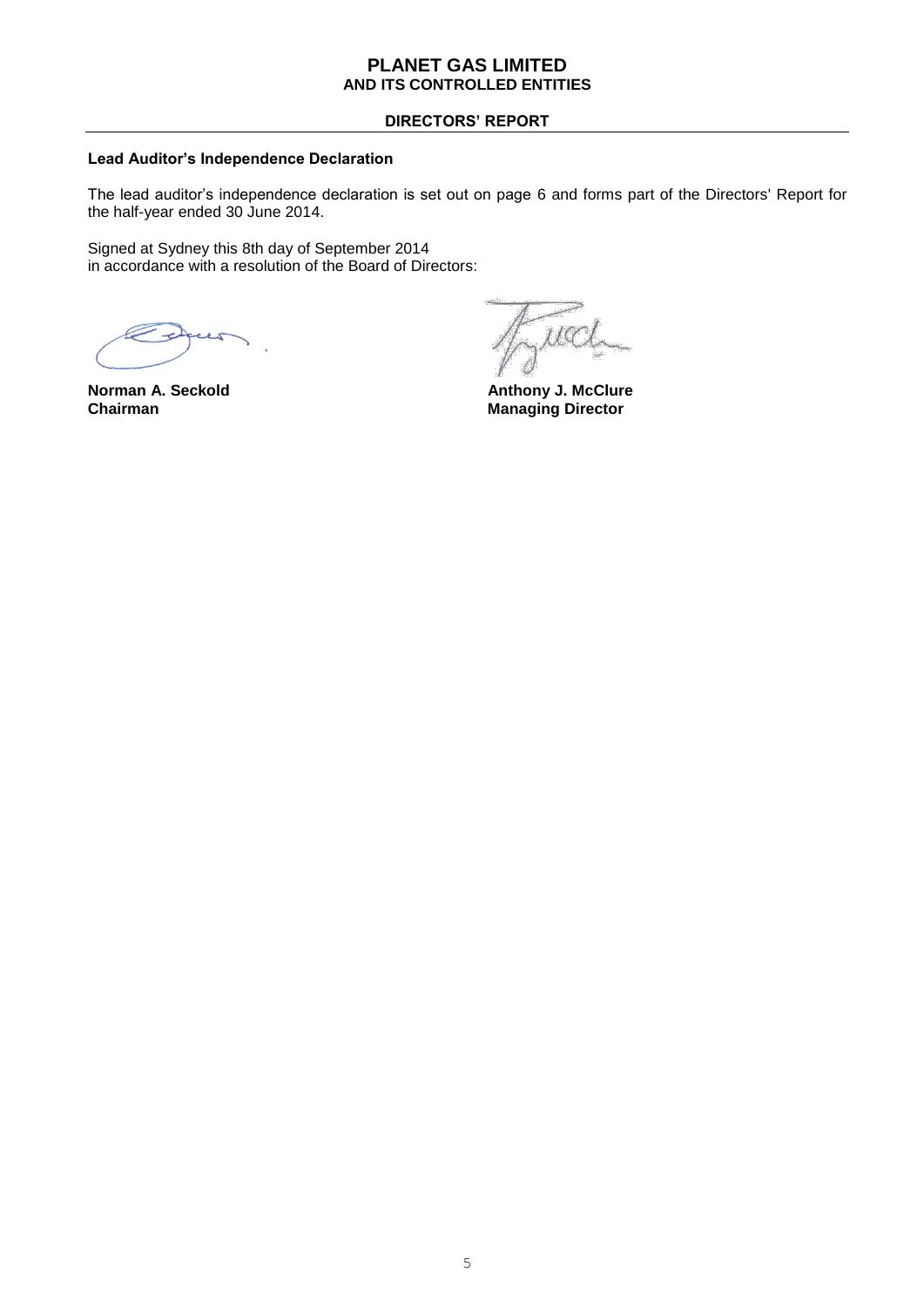

## **LEAD AUDITOR'S INDEPENDENCE DECLARATION UNDER SECTION 307C OF THE** *CORPORATIONS ACT 2001*

To the Directors of Planet Gas Limited:

I declare that, to the best of my knowledge and belief, in relation to the review for the half-year ended 30 June 2014, there have been:

- (i) no contraventions of the auditor independence requirements as set out in the *Corporations Act 2001* in relation to the review; and
- (ii) no contraventions of any applicable code of professional conduct in relation to the review.

KPMG

**KPMG**

 $\overline{\phantom{a}}$ 

**Adam Twemlow** Partner

Brisbane

8 September 2014

6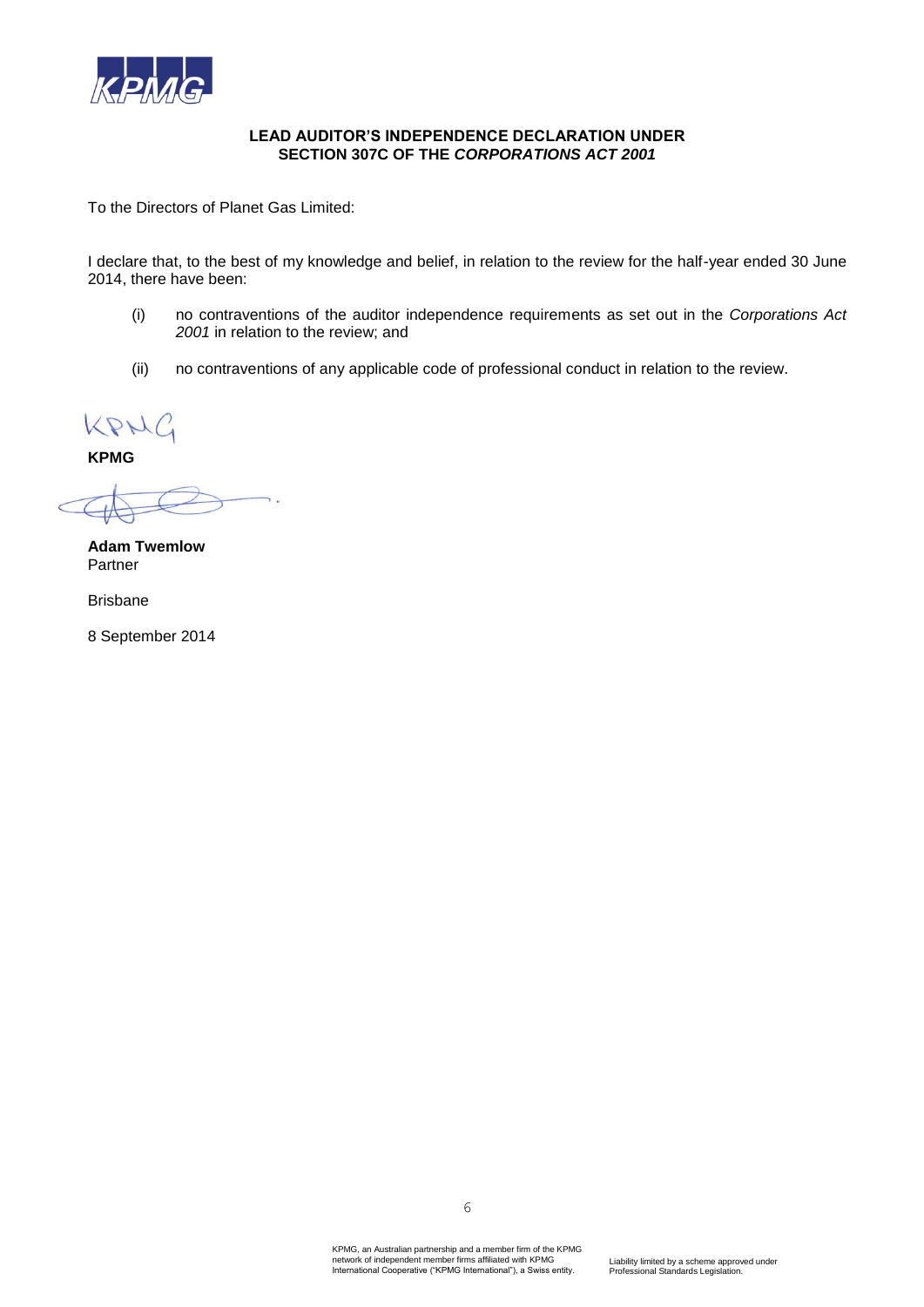#### **CONDENSED CONSOLIDATED INTERIM STATEMENT OF PROFIT OR LOSS AND OTHER COMPREHENSIVE INCOME FOR THE HALF-YEAR ENDED 30 JUNE 2014**

|                                                                                             | <b>Notes</b> | 30 June<br>2014<br>\$ | 30 June<br>2013<br>\$ |
|---------------------------------------------------------------------------------------------|--------------|-----------------------|-----------------------|
| <b>CONTINUING OPERATIONS</b>                                                                |              |                       |                       |
| Revenue from sale of coal seam gas                                                          |              | 1,634                 | 1,217                 |
| Administration and consultants' expenses                                                    |              | (390, 681)            | (445, 826)            |
| Depreciation expense                                                                        |              | (698)                 | (5,836)               |
| Pre-licence costs - exploration expenditure                                                 |              |                       | (239)                 |
| Travel expenses                                                                             |              | (2, 135)              | (1,206)               |
| Other expenses                                                                              |              | (24, 579)             | (18,021)              |
| Operating loss before financing income                                                      |              | (416, 459)            | (469, 911)            |
| Financial income                                                                            |              | 52,032                | 4,279                 |
| Net financing income                                                                        |              | 52,032                | 4,279                 |
| Loss before tax                                                                             |              | (364,427)             | (465, 632)            |
| Income tax expense                                                                          |              |                       |                       |
| Loss for the period                                                                         |              | (364, 427)            | (465, 632)            |
| Other comprehensive income<br>Items that may be reclassified subsequently to profit or loss |              |                       |                       |
| Net change in the fair value of available for sale financial assets                         |              | (10, 950)             | (24, 741)             |
| Foreign currency translation differences - foreign operations                               |              | (290)                 | 1,068                 |
| Total items that may be reclassified subsequently to profit or<br>loss                      |              | (11, 240)             | (23, 673)             |
|                                                                                             |              |                       |                       |
| Other comprehensive loss for the period                                                     |              | (11, 240)             | (23,673)              |
| Total comprehensive loss for the period                                                     |              | (375, 667)            | (489,305)             |
| Basic and diluted loss per share (cents)                                                    |              | (0.07)                | (0.09)                |

The above Condensed Consolidated Interim Statement of Profit or Loss and Other Comprehensive Income should be read in conjunction with the accompanying notes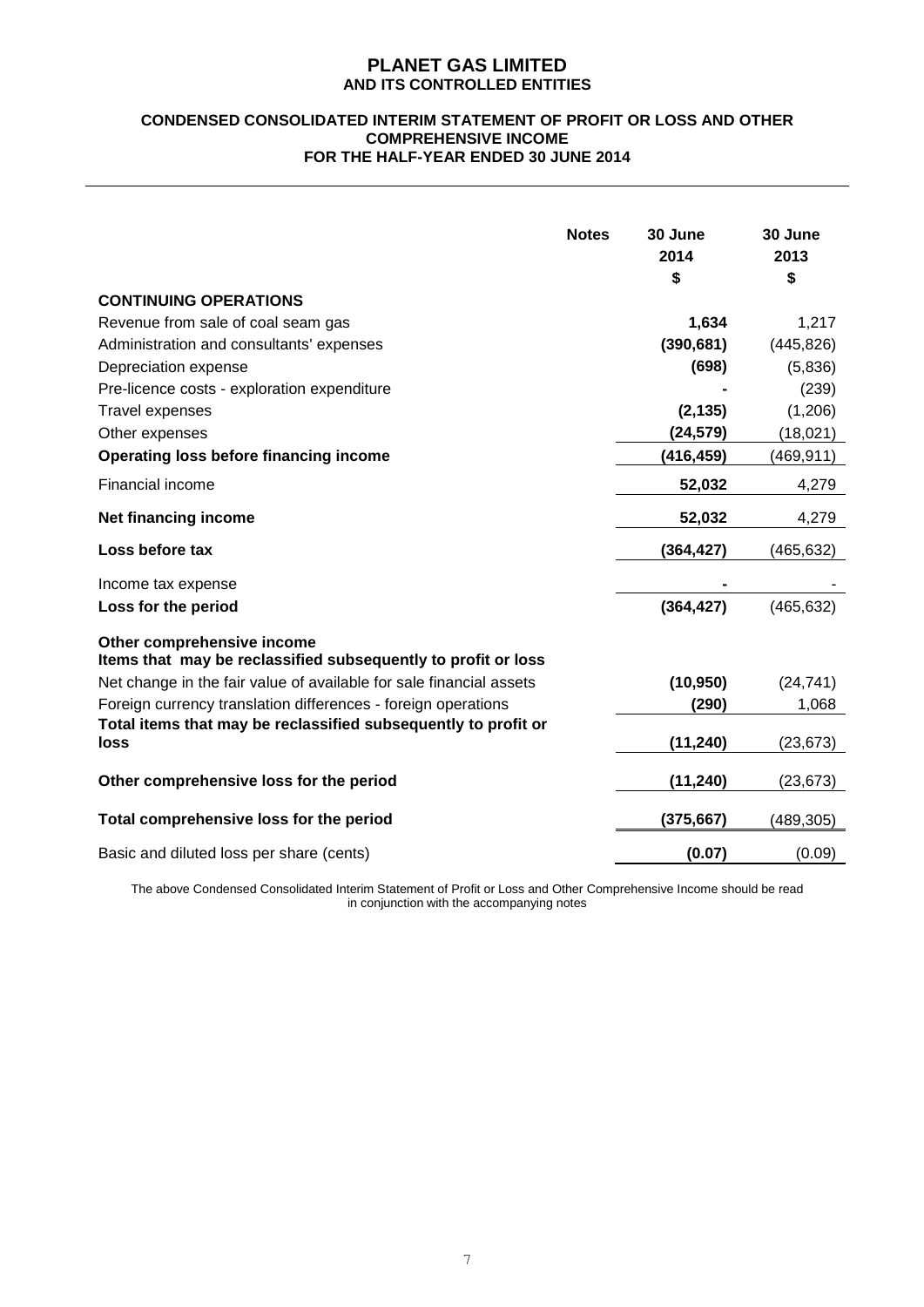## **CONDENSED CONSOLIDATED INTERIM STATEMENT OF FINANCIAL POSITION AS AT 30 JUNE 2014**

|                                        | <b>Notes</b> | 30 June<br>2014<br>\$ | 31 December<br>2013<br>\$ |
|----------------------------------------|--------------|-----------------------|---------------------------|
| <b>Current assets</b>                  |              |                       |                           |
| Cash and cash equivalents              |              | 3,876,032             | 4,414,517                 |
| Trade and other receivables            |              | 10,094                |                           |
| Term deposit                           |              | 50,000                |                           |
| Other assets                           |              | 9,641                 | 28,781                    |
| <b>Total current assets</b>            |              | 3,945,767             | 4,443,298                 |
| <b>Non-current assets</b>              |              |                       |                           |
| Investments                            | 5            | 19,605                | 30,555                    |
| Property, plant and equipment          |              |                       | 698                       |
| Exploration and evaluation expenditure | 4            | 866,123               | 756,780                   |
| Other assets                           |              |                       | 50,000                    |
| <b>Total non-current assets</b>        |              | 885,728               | 838,033                   |
| <b>Total assets</b>                    |              | 4,831,495             | 5,281,331                 |
| <b>Current liabilities</b>             |              |                       |                           |
| Trade and other payables               |              | 72,413                | 146,582                   |
| <b>Total current liabilities</b>       |              | 72,413                | 146,582                   |
| <b>Total liabilities</b>               |              |                       |                           |
|                                        |              | 72,413                | 146,582                   |
| <b>Net assets</b>                      |              | 4,759,082             | 5,134,749                 |
| <b>Equity</b>                          |              |                       |                           |
| Issued capital                         | 6            | 49,781,972            | 49,781,972                |
| Option premium reserve                 |              | 4,379,880             | 4,379,880                 |
| Fair value reserve                     |              | 19,605                | 30,555                    |
| Foreign currency translation reserve   |              | (2,786,322)           | (2,786,032)               |
| <b>Accumulated losses</b>              |              | (46, 636, 053)        | (46, 271, 626)            |
| <b>Total equity</b>                    |              | 4,759,082             | 5,134,749                 |

The above Condensed Consolidated Interim Statement of Financial Position should be read in conjunction with the accompanying notes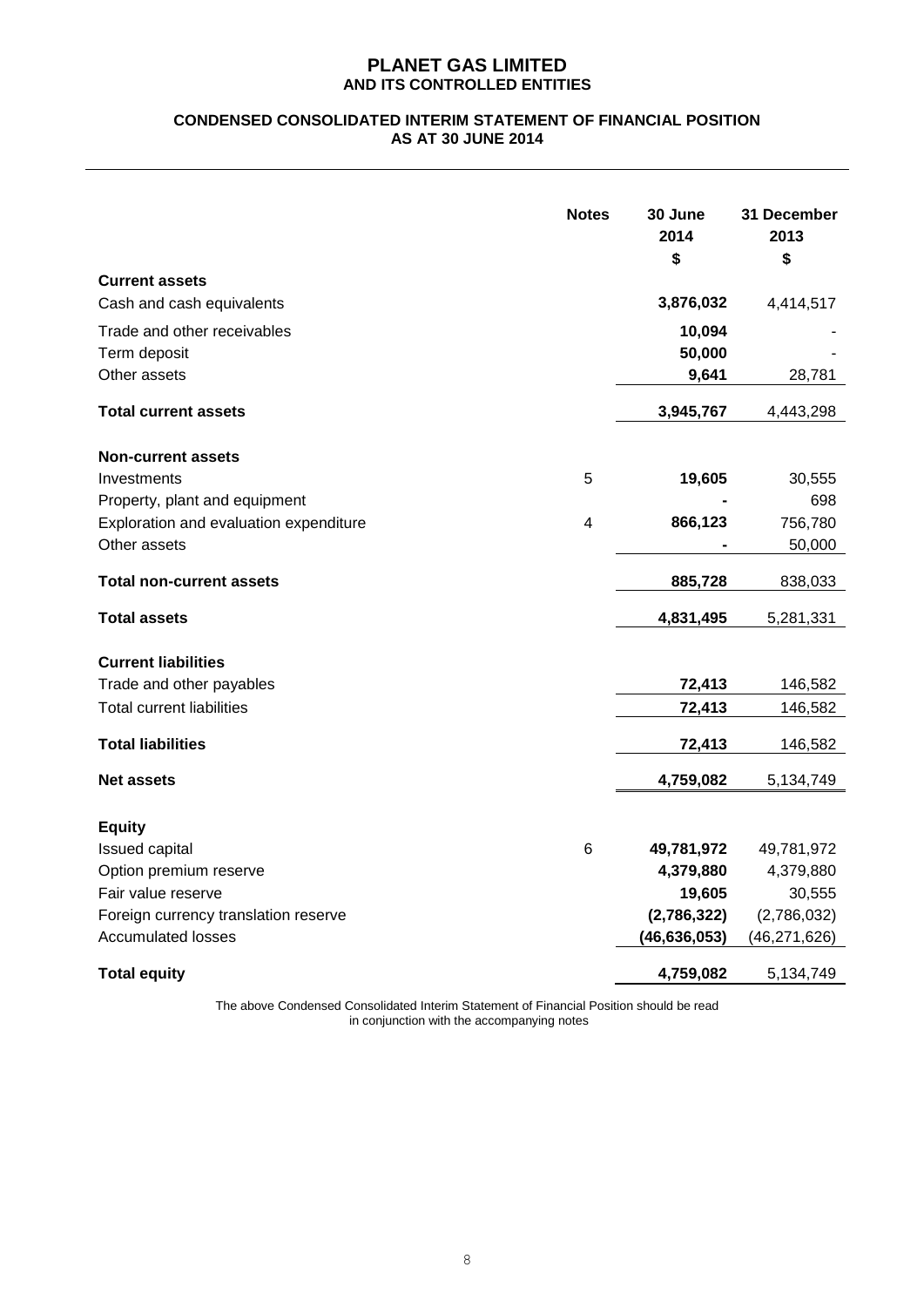#### **CONDENSED CONSOLIDATED INTERIM STATEMENT OF CHANGES IN EQUITY FOR THE HALF-YEAR ENDED 30 JUNE 2014**

## **Attributable to equity holders of the Company**

|                                                                                                                                | <b>Issued</b><br>capital | <b>Accumulated</b><br>losses | Option<br>premium<br>reserve | reserve   | Foreign<br>currency<br>Fair value translation<br>reserve | <b>Total</b><br>equity |
|--------------------------------------------------------------------------------------------------------------------------------|--------------------------|------------------------------|------------------------------|-----------|----------------------------------------------------------|------------------------|
|                                                                                                                                | \$                       | \$                           | \$                           | \$        | \$                                                       | \$                     |
| Balance at 1 January 2013<br>Total comprehensive income for<br>the period                                                      | 49,781,972               | (50, 378, 192)               | 4,456,501                    | 32,848    | (2,787,423)                                              | 1,105,706              |
| Loss for the period                                                                                                            |                          | (465, 632)                   |                              |           |                                                          | (465, 632)             |
| Foreign currency translation<br>differences<br>Net change in fair value of<br>available- for- sale financial assets            |                          |                              |                              | (24, 741) | 1,068                                                    | 1,068<br>(24, 741)     |
| Total other comprehensive loss                                                                                                 |                          |                              |                              | (24, 741) | 1,068                                                    | (23, 673)              |
| <b>Total comprehensive loss</b>                                                                                                |                          | (465, 632)                   |                              | (24, 741) | 1,068                                                    | (489, 305)             |
| Transactions with owners recorded<br>directly in equity<br><b>Contribution by and distribution</b><br>to owners                |                          |                              |                              |           |                                                          |                        |
| Balance at 30 June 2013                                                                                                        | 49,781,972               | (50, 843, 824)               | 4,456,501                    | 8,107     | (2,786,355)                                              | 616,401                |
| Balance at 1 January 2014<br>Total comprehensive income for                                                                    | 49,781,972               | (46,271,626) 4,379,880       |                              | 30,555    | (2,786,032)                                              | 5,134,749              |
| the period                                                                                                                     |                          |                              |                              |           |                                                          |                        |
| Loss for the period                                                                                                            |                          | (364, 427)                   |                              |           |                                                          | (364, 427)             |
| Foreign currency translation<br>differences<br>Net change in fair value of                                                     |                          |                              |                              |           | (290)                                                    | (290)                  |
| available- for-sale financial assets                                                                                           |                          |                              | $\overline{\phantom{0}}$     | (10, 950) |                                                          | (10, 950)              |
| Total other comprehensive loss                                                                                                 |                          |                              |                              | (10, 950) | (290)                                                    | (11, 240)              |
| Total comprehensive loss<br>Transactions with owners recorded<br>directly in equity<br><b>Contribution by and distribution</b> |                          | (364, 427)                   | $\overline{\phantom{0}}$     | (10, 950) | (290)                                                    | (375, 667)             |
| to owners<br>Balance at 30 June 2014                                                                                           | 49,781,972               | (46,636,053) 4,379,880       |                              | 19,605    | (2,786,322)                                              | 4,759,082              |

The above Condensed Consolidated Interim Statement of Changes in Equity should be read in conjunction with the accompanying notes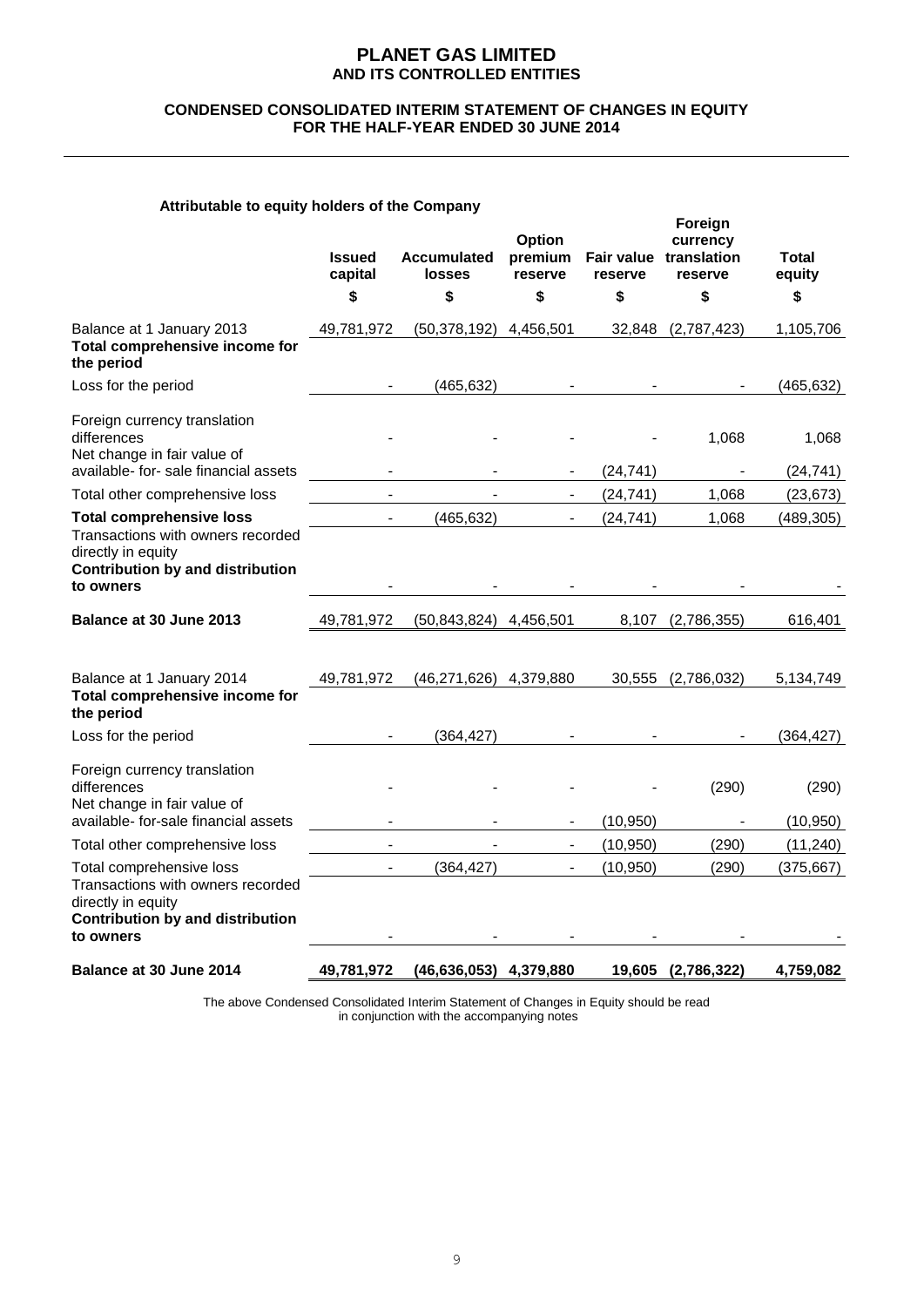#### **CONDENSED CONSOLIDATED INTERIM STATEMENT OF CASH FLOWS FOR THE HALF-YEAR ENDED 30 JUNE 2014**

|                                                                    | 30 June<br>2014<br>\$ | 30 June<br>2013<br>\$ |
|--------------------------------------------------------------------|-----------------------|-----------------------|
| Cash flows from operating activities                               |                       |                       |
| Cash receipts in the course of operations                          | 1,634                 | 1,217                 |
| Cash payments in the course of operations                          | (482, 808)            | (259, 779)            |
| Cash used in operations                                            | (481, 174)            | (258, 562)            |
| Interest received                                                  | 52,032                | 7,206                 |
| Net cash used in operating activities                              | (429,142)             | (251, 356)            |
| Cash flows from investing activities                               |                       |                       |
| Payments for exploration and evaluation expenditure                | (109, 343)            | (99, 616)             |
| Payments for fixed assets                                          |                       |                       |
| Receipt from the sale of investments                               |                       |                       |
| Net cash used in investing activities                              | (109, 343)            | (99, 616)             |
| <b>Cash flows from financing activities</b>                        |                       |                       |
| Proceeds from issue of shares                                      |                       |                       |
| Transaction costs on share issue                                   |                       |                       |
| Net cash from financing activities                                 |                       |                       |
| Net decrease in cash and cash equivalents                          | (538, 485)            | (350, 972)            |
| Cash and cash equivalents at the beginning of the financial period | 4,414,517             | 441,484               |
| Effect of exchange rate fluctuations on cash held                  |                       | 70                    |
| Cash and cash equivalents at the end of the financial period       | 3,876,032             | 90,582                |

The above Condensed Consolidated Interim Statement of Cash Flows should be read in conjunction with the accompanying notes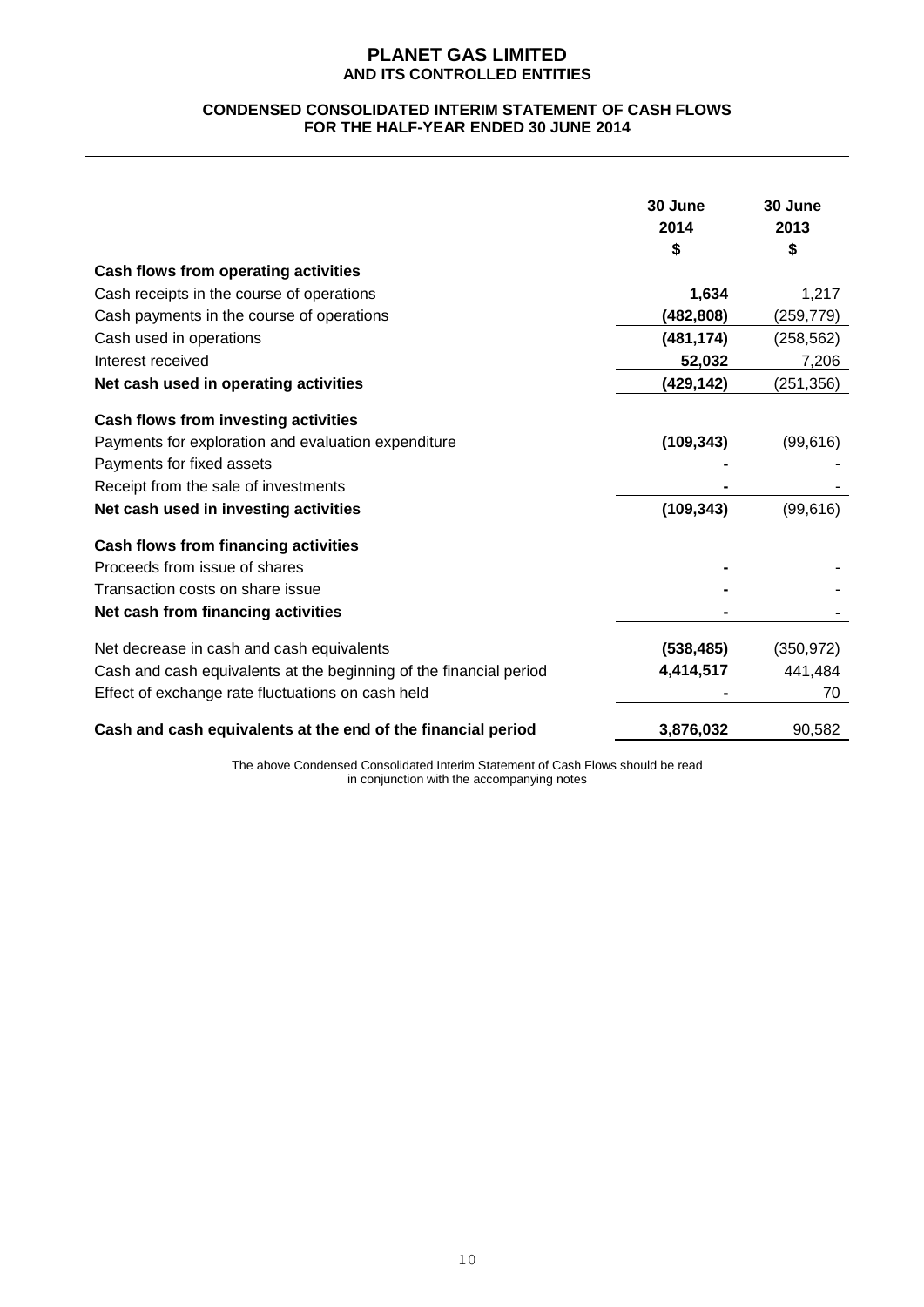#### **NOTES TO THE CONDENSED CONSOLIDATED INTERIM FINANCIAL STATEMENTS FOR THE HALF-YEAR ENDED 30 JUNE 2014**

## **NOTE 1 - REPORTING ENTITY**

Planet Gas Limited (the 'Company') is a company domiciled in Australia. The condensed consolidated interim financial statements of the Company as at and for the half-year ended 30 June 2014 comprise the Company and its subsidiaries (together referred to as the 'Group'). The Group is primarily engaged in the acquisition, exploration and development of oil and gas interests in Australia and the USA.

The consolidated annual financial statements of the Group as at and for the year ended 31 December 2013 are available upon request from the Company's registered office at Level 2, 66 Hunter Street, Sydney, NSW, 2000 or at www.planetgas.com.

## **NOTE 2 - BASIS OF PREPARATION**

#### **(a) Statement of compliance**

The condensed consolidated interim financial statements are general purpose financial statements prepared in accordance with the requirements of the *Corporations Act 2001* and Accounting Standard AASB 134 *Interim Financial Reporting*.

The condensed consolidated interim financial statements do not include full disclosures of the type normally included in an annual financial report. Accordingly, this report is to be read in conjunction with the annual report for the year ended 31 December 2013 and any public announcements made by the Company during the interim reporting period in accordance with the continuous disclosure requirements of the *Corporations Act 2001* and the ASX Listing Rules.

These condensed consolidated interim financial statements were approved by the Board of Directors on 8 September 2014.

#### **(b) Estimates**

The preparation of the condensed consolidated interim financial statements requires management to make judgements, estimates and assumptions that affect the application of accounting policies and the reported amounts of assets and liabilities, income and expense. Actual results may differ from these estimates.

In preparing these condensed consolidated interim financial statements, the significant judgements made by management in applying the Group's accounting policies and the key sources of estimation uncertainty were the same as those that applied to the consolidated financial statements as at and for the year ended 31 December 2013.

## **NOTE 3 - SIGNIFICANT ACCOUNTING POLICIES**

The accounting policies applied by the Group in these condensed consolidated interim financial statements are the same as those applied by the Group in its consolidated financial statements as at and for the year ended 31 December 2013.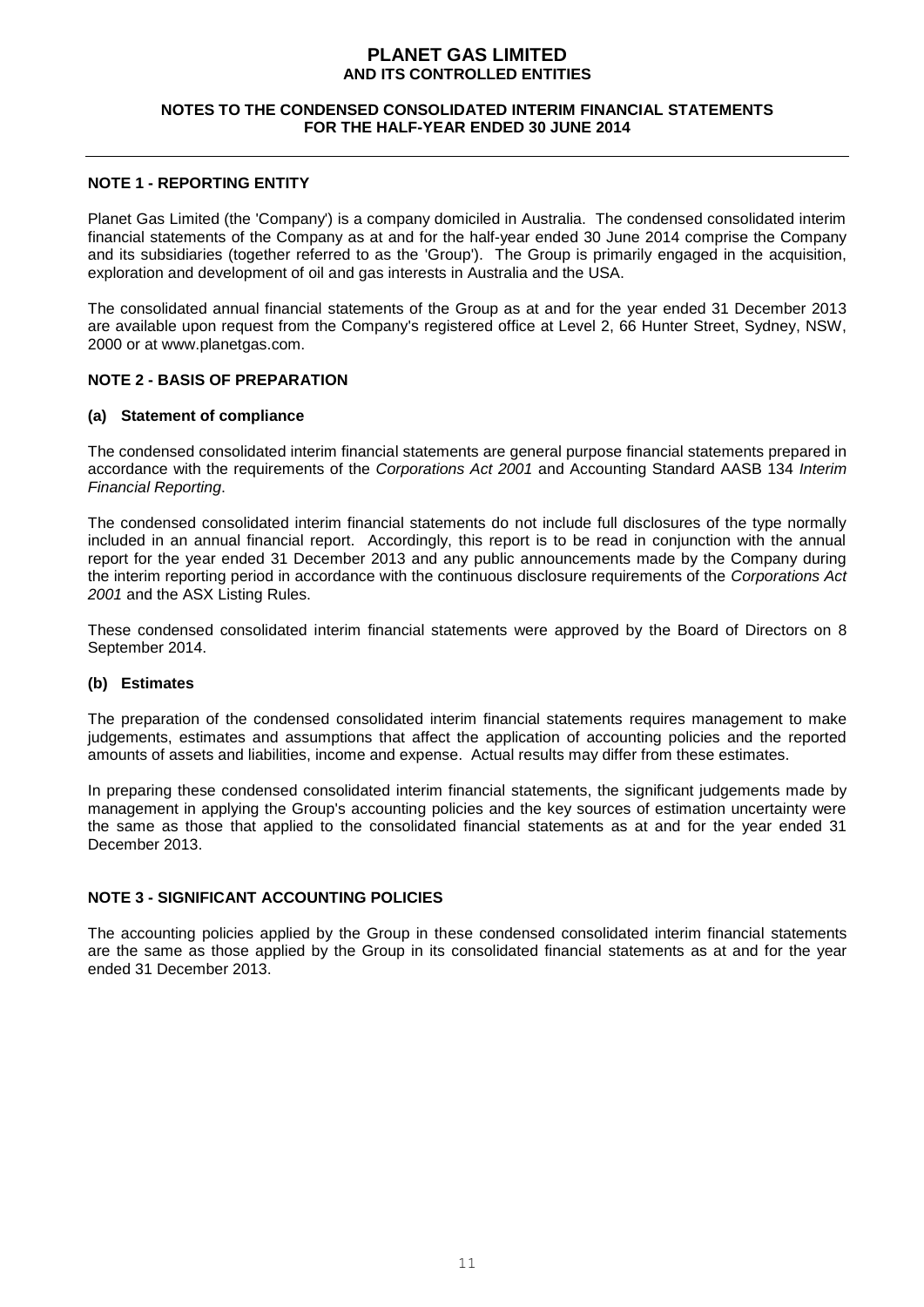#### **NOTES TO THE CONDENSED CONSOLIDATED INTERIM FINANCIAL STATEMENTS FOR THE HALF-YEAR ENDED 30 JUNE 2014**

## **NOTE 4 - EXPLORATION AND EVALUATION EXPENDITURE**

|                                      | 30 June<br>2013<br>\$ | 31 December<br>2013<br>\$ |
|--------------------------------------|-----------------------|---------------------------|
| Carrying amount at beginning of year | 756,780               | 676,314                   |
| Additions                            | 109,343               | 214,140                   |
| <b>Disposals</b>                     | $\blacksquare$        | (133, 674)                |
| Net book value                       | 866,123               | 756,780                   |

The ultimate recoupment of exploration and evaluation expenditure is dependent on the successful development and commercial exploitation, or alternatively sale of the respective areas of interest.

During the half-year ended 30 June 2014, the Group assessed its exploration and evaluation expenditure assets for impairment and recorded no impairment.

On 24 February 2014, a farm-in agreement was announced between Origin Energy Limited and Senex Energy Limited in respect of PEL 514. The farm-in agreement announced on 24 February 2014 had no impact on the Group's 20% interest in PEL 514. Following on from this agreement a new permit, PEL 638, was excised from PEL 514 in which the Group retained a 20% interest.

On 30 June 2014, the Group's interest in the PEL 638 Deeps was reduced from 20% to 12.5%. The Group has retained its 20% interest in PEL 638 Shallows and PEL 514.

## **NOTE 5 - AVAILABLE FOR SALE FINANCIAL ASSETS**

Equity investments - available for sale at fair value 19,605 19,605 30,555

At 30 June 2014, the Directors compared the carrying value of the investment to market value and recorded a reduction in fair value of \$10,950 in equity (30 June 2013 - \$24,741 reduction in equity). This was based on a closing bid price of 3.6 cents at 30 June 2014 (31 December 2013 - 5.6 cents).

The equity investment is an ASX listed company, and is therefore designated as Level 1 in the fair value hierarchy (quoted unadjusted prices in active markets).

The carrying value of the equity investments is the same as the fair value.

#### **NOTE 6 - ISSUED CAPITAL**

|                                       | 30 June 2014  |            | 31 December 2013 |            |
|---------------------------------------|---------------|------------|------------------|------------|
|                                       | <b>Number</b> |            | <b>Number</b>    |            |
| Ordinary shares, fully paid at 1 July | 537,622,535   | 49,781,972 | 537,622,535      | 49.781.972 |
| Movement in ordinary shares           |               | $\sim$     |                  |            |
| Balance at end of period              | 537,622,535   | 49,781,972 | 537,622,535      | 49.781.972 |

Fully paid ordinary shares carry one vote per share and carry the right to dividends.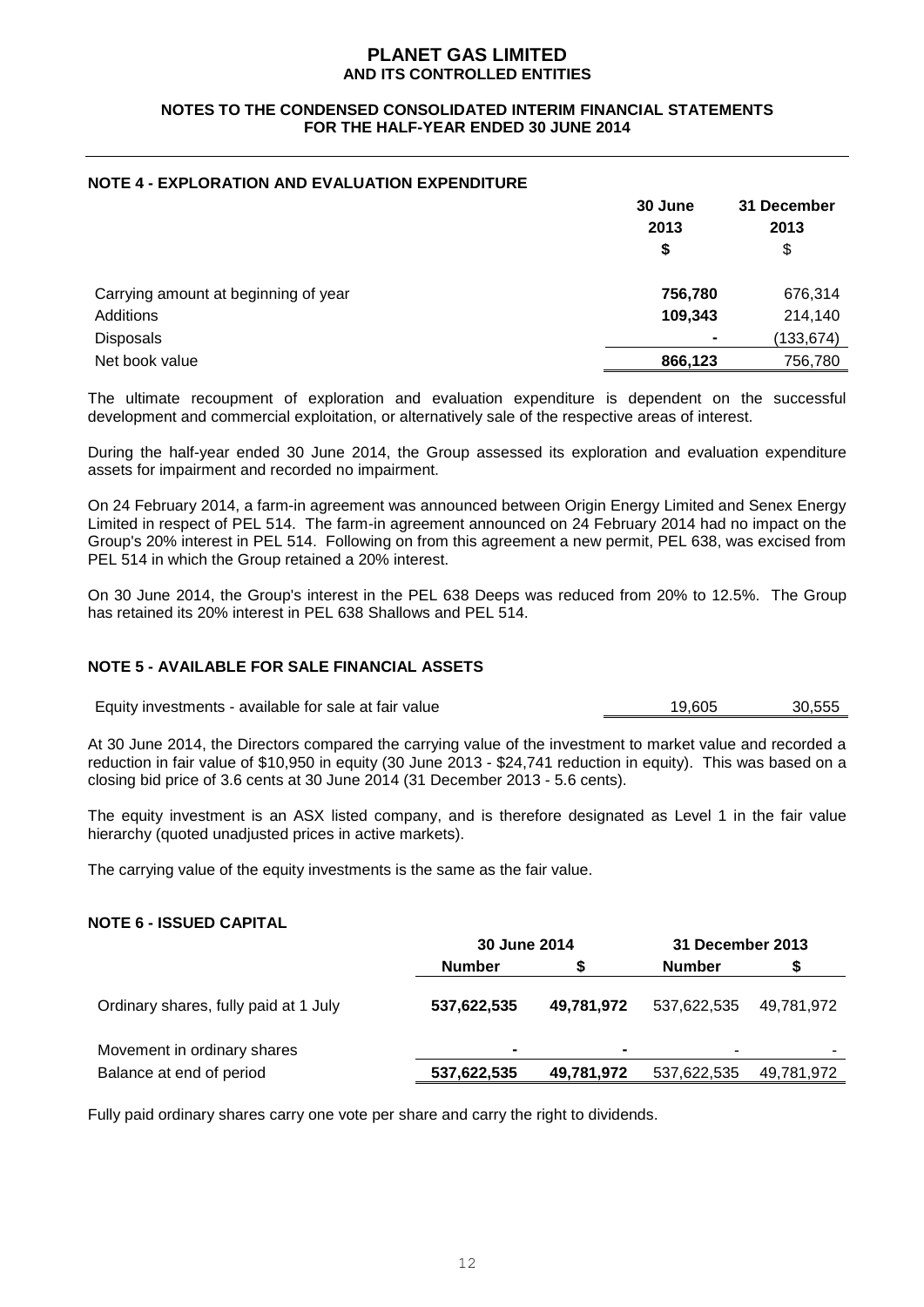#### **NOTES TO THE CONDENSED CONSOLIDATED INTERIM FINANCIAL STATEMENTS FOR THE HALF-YEAR ENDED 30 JUNE 2014**

## **NOTE 6 - ISSUED CAPITAL (CONTINUED)**

The following options were on issue at 30 June 2014, each exercisable to acquire one ordinary share:

| <b>Exercise period</b>      | <b>Exercise</b><br>price | Opening<br><b>Balance</b> | <b>Options</b><br><b>Issued</b> | <b>Options</b><br>Cancelled/<br><b>Expired</b> | <b>Closing</b><br><b>Balance</b> |
|-----------------------------|--------------------------|---------------------------|---------------------------------|------------------------------------------------|----------------------------------|
| On or before 20 August 2014 | \$0.132                  | 60,000,000                | ۰                               | ۰                                              | 60,000,000                       |
| On or before 20 August 2014 | \$0.132                  | 8,000,000                 | ۰                               | ۰                                              | 8,000,000                        |
| On or before 20 August 2014 | \$0.132                  | 2,500,000                 | ۰                               | ۰                                              | 2,500,000                        |
|                             |                          | 70,500,000                | -                               | ٠                                              | 70,500,00                        |

Subsequent to half-year end the 70,500,000 options on issue expired unexercised.

## **NOTE 7 - OPERATING SEGMENTS**

All production and development activity has now ceased and therefore the Group now solely undertakes exploration and evaluation activities predominantly within Australia and the USA.

## **NOTE 8 - RELATED PARTY DISCLOSURE**

During the half-year ended 30 June 2014, Norman A. Seckold and Peter J. Nightingale had a controlling interest in an entity, Mining Services Trust, which provided full administrative services, including rental accommodation, administrative staff, services and supplies, to the Group. Fees paid to Mining Services Trust during the half-year amounted to \$90,000 (2013 - \$210,011). There were no amounts outstanding as at 30 June 2014 (2013 - \$95,505).

During the half-year ended 30 June 2014, \$6,250 was payable to Rosignol Consultants Pty Limited for amounts outstanding in relation to directors fees owing to Peter J. Nightingale (2013 - \$nil).

## **NOTE 9 - SUBSEQUENT EVENTS**

Subsequent to the end of the half-year the Company announced that it had entered into an agreement with Macquarie Americas Corporation Limited (a Macquarie Bank Limited subsidiary) whereby Planet Gas USA Inc (wholly owned subsidiary in the Group) would purchase a 3.0% Overriding Royalty Interest over established oil and gas production assets in Kansas, Pennsylvania and New York State, USA which total approximately 500,000 barrels of oil equivalent production per annum.

The purchase consideration is US\$4.58 million, with US\$1.38 million funded from the Company's existing cash reserves and US\$3.2 million by a drawdown from a 5 year US\$15.0 million debt facility provided by Macquarie Bank Limited.

On 20 August 2014, 70,500,000 options issued by the Company expired. No options were exercised prior to the expiry date. The Company does not have any other options on issue.

No other matters or circumstances have arisen since the end of the half-year, which significantly affected or may significantly affect the operations of the Group, the results of those operations, or the state of affairs of the Group in future financial years.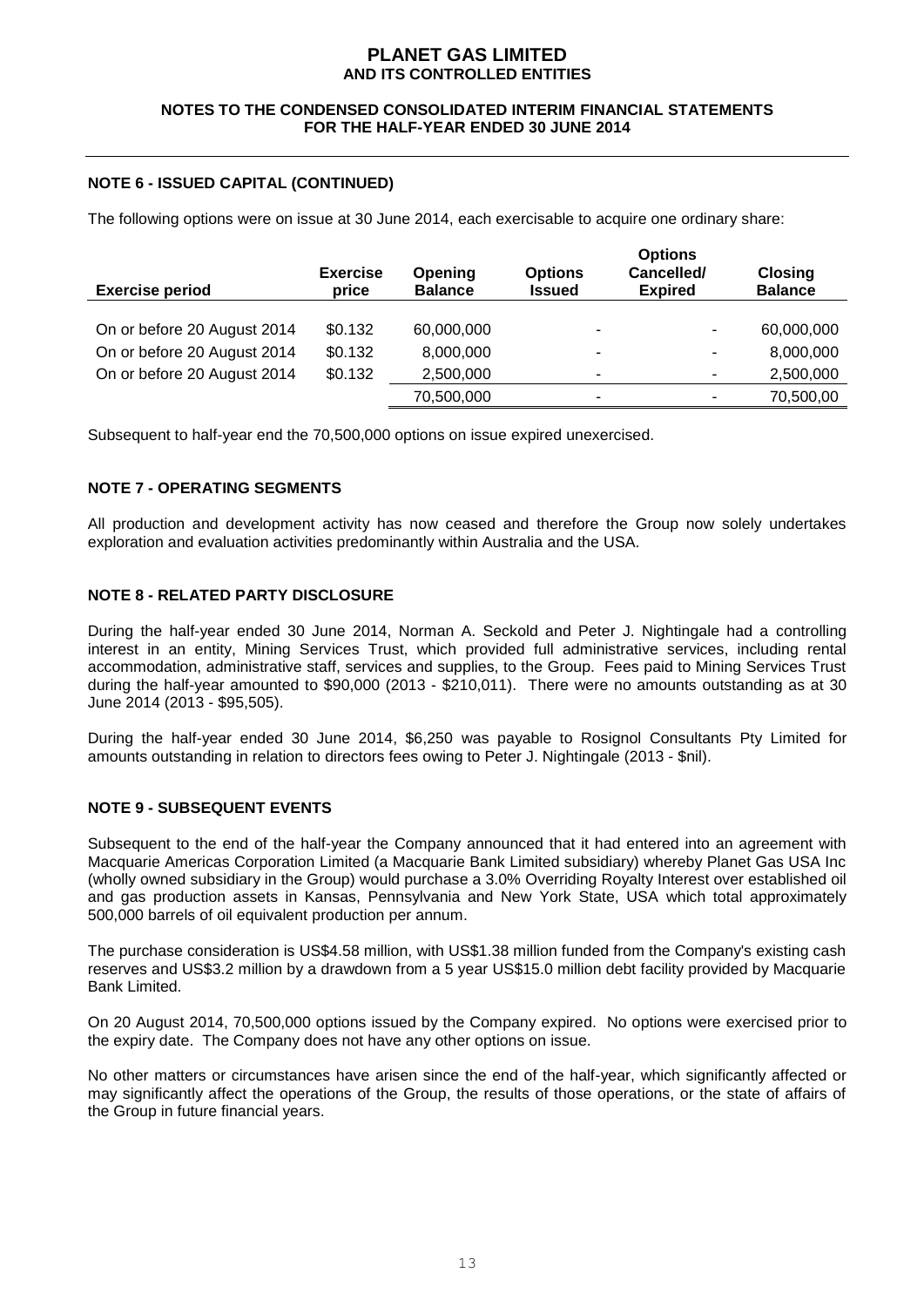## **DIRECTORS' DECLARATION**

In the opinion of the Directors of Planet Gas Limited (the Company):

- (1) the condensed consolidated interim financial statements and notes set out on pages 7 to 13, are in accordance with the *Corporations Act 2001*, including:
	- (a) giving a true and fair view of the Group's financial position as at 30 June 2014 and of its performance for the half-year ended on that date; and
	- (b) complying with Australian Accounting Standard AASB 134 *Interim Financial Reporting* and the *Corporations Regulations 2001*; and
- (2) there are reasonable grounds to believe that the Company will be able to pay its debts as and when they become due and payable.

Signed at Sydney this 8th day of September 2014 in accordance with a resolution of the Board of Directors:

 $1G$ 

**Norman A. Seckold Chairman A. Seckold Chairman A. Seckold Chairman A. Section Anthony J. McClure**<br> **Anthony J. McClure**<br> **Anthony J. McClure Managing Director**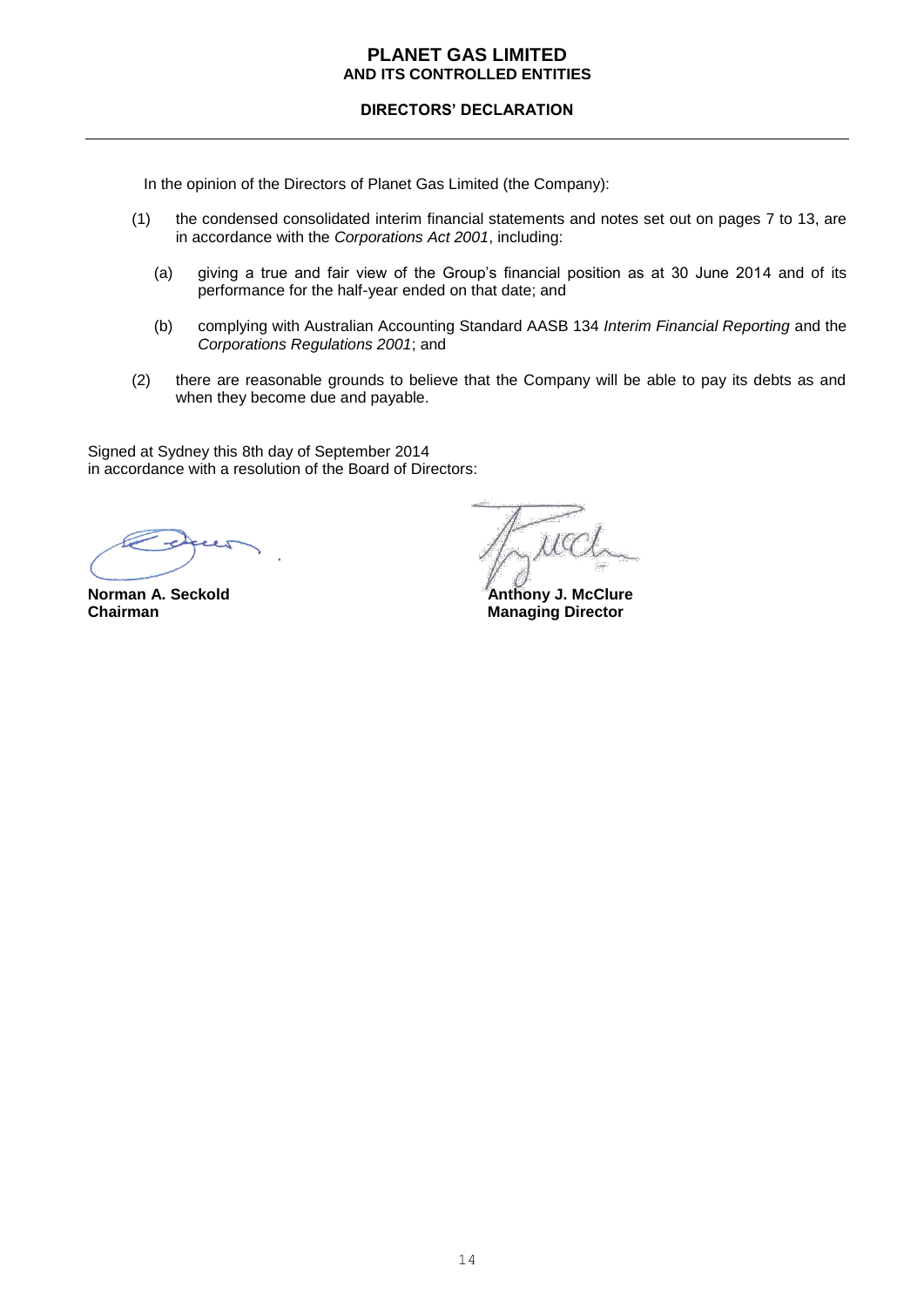

## **Independent auditor's review report to the members of Planet Gas Limited**

We have reviewed the accompanying interim financial report of Planet Gas Limited, which comprises the condensed consolidated interim statement of financial position as at 30 June 2014, condensed consolidated interim statement of profit or loss and other comprehensive income, condensed consolidated interim statement of changes in equity and condensed consolidated interim statement of cash flows for the half-year ended on that date, notes 1 to 9 comprising a summary of significant accounting policies and other explanatory information and the Directors' Declaration of the Group comprising the Company and the entities it controlled at the half-year's end or from time to time during the half-year.

#### *Directors' responsibility for the interim financial report*

The Directors of the Company are responsible for the preparation of the interim financial report that gives a true and fair view in accordance with Australian Accounting Standards and the *Corporations Act 2001* and for such internal control as the Directors determine is necessary to enable the preparation of the interim financial report that is free from material misstatement, whether due to fraud or error.

#### *Auditor's responsibility*

Our responsibility is to express a conclusion on the interim financial report based on our review. We conducted our review in accordance with Auditing Standard on Review Engagements ASRE 2410 *Review of a Financial Report Performed by the Independent Auditor of the Entity*, in order to state whether, on the basis of the procedures described, we have become aware of any matter that makes us believe that the interim financial report is not in accordance with the *Corporations Act 2001* including: giving a true and fair view of the Group's financial position as at 30 June 2014 and its performance for the half-year ended on that date; and complying with Australian Accounting Standard AASB 134 *Interim Financial Reporting* and the *Corporations Regulations 2001*. As auditor of Planet Gas Limited, ASRE 2410 requires that we comply with the ethical requirements relevant to the audit of the annual financial report.

A review of an interim financial report consists of making enquiries, primarily of persons responsible for financial and accounting matters, and applying analytical and other review procedures. A review is substantially less in scope than an audit conducted in accordance with Australian Auditing Standards and consequently does not enable us to obtain assurance that we would become aware of all significant matters that might be identified in an audit. Accordingly, we do not express an audit opinion.

#### *Independence*

In conducting our review, we have complied with the independence requirements of the *Corporations Act 2001*.

15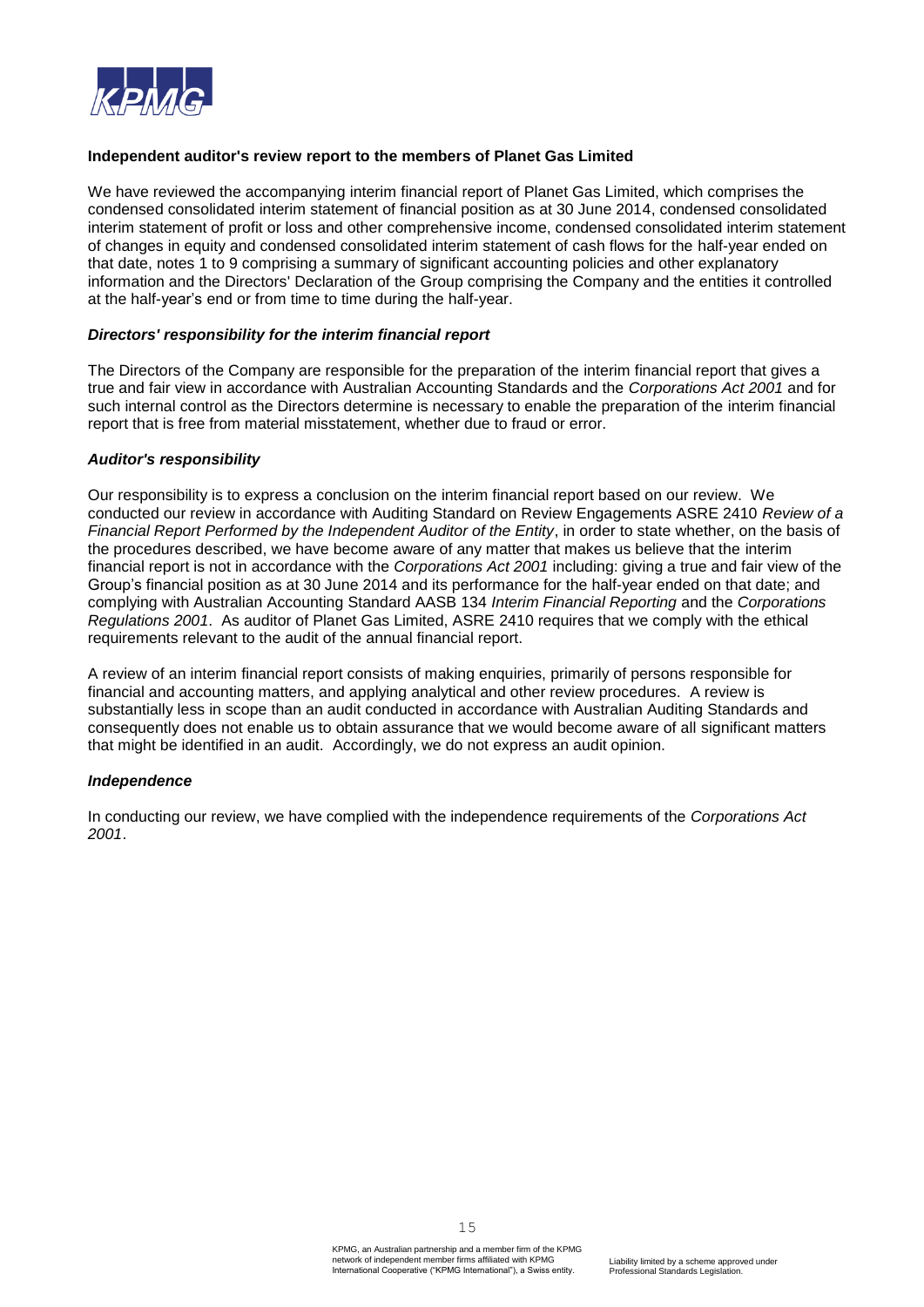

## **Independent auditor's review report to the members of Planet Gas Limited (continued)**

## *Conclusion*

Based on our review, which is not an audit, we have not become aware of any matter that makes us believe that the interim financial report of Planet Gas Limited is not in accordance with the *Corporations Act 2001*, including:

- a) giving a true and fair view of the Group's financial position as at 30 June 2014 and of its performance for the half-year ended on that date; and
- b) complying with Australian Accounting Standard AASB 134 *Interim Financial Reporting* and the *Corporations Regulations 2001*.

KPNC

**KPMG**

**Adam Twemlow** Partner Brisbane 8 September 2014